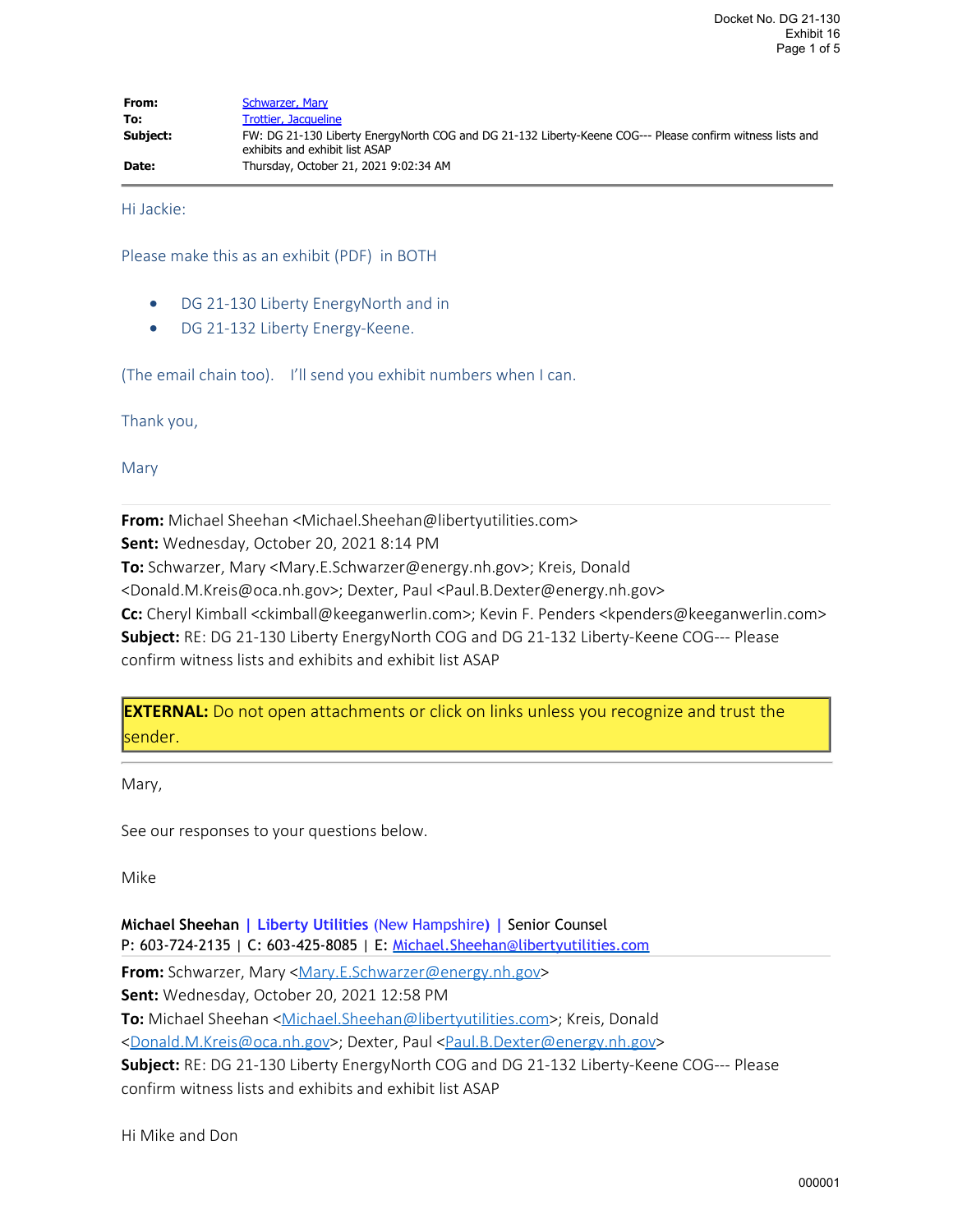If by the "R4 issue, " i.e. the "RDAF R3-R4 issue" Liberty and the OCA mean "*whether* 0 *Liberty's request to recover the \$ 4 million Liberty has identified as a "mismatch" constitutes retroactive rate making; and if not retroactive ratemaking, whether Liberty should be prohibited from collecting the refund based on the record in relevant* dockets," then so long as the PUC says that the matter will be addressed in a subsequent hearing in this docket, and the \$4 million has been taking out of Docket DG 21-130 and the rate request, the Department of Energy will proceed accordingly.

We agree with your high-level definition of the question and that this "matter will be addressed in a subsequent hearing in this docket," as you state in the highlighted section above. However, we do not agree that with the next phrase that you underlined, that "the \$4 million has been taken out of Docket DG 21-130 and the rate request." We are agreeing only that the \$4 million issue can go on a separate procedural track in this docket so that a timely order can be issued on the COG, subject to later reconciliation when the issue is resolved.

- o If you define the "R4 issue" another way, please let me know See above.
- Presumably the PUC could continue to ask the parties to address the \$ 4 million issue at 0 hearing ....
	- We agree, and we'll prepared to do so.
- Questions about the decoupling formula (new and old) and its application and review in this docket remain relevant subjects;

Yes, we agree they are relevant topics. However, remember that the 'new' formula is not being applied in this docket because it only goes into effect 11/1/2021, and will be applied in next year's reconciliation.

Given the issue of when prudence attaches to cost of gas rates, as it came up in Liberty-Keene • Winter COG docket last year, and the complexities of the decoupling formula, process, and the \$4 million issue, and retroactive adjustments, Energy anticipates asking the Public Utilities Commission to provide that for the purposes of hearing and orders in Dkt. No. DG 21- 130 and No. DG 21-132, any over/under calculations made in those dockets be explicitly treated as "not prudent" pending future review and reconciliation at a future date, as otherwise a finding of prudence would attach to over/under reconciliation. Will the OCA and Liberty join Energy in this request? It will make Mondays hearings flow more smoothly.

"Prudence" does not attach to rates, as Don suggested. Prudence is a review of the Company's costs and the Company's actions incurring those costs, such as the decision to install a new gas main and how well the Company executed on that decision and installed the main. Here, there are no such cost-incurrence by the Company, and thus there is nothing subject to prudence review.

The R-4 issue involves a pass-through mechanism that simply compensates the company for the low-income discount. The Commission will be provided with sufficient evidence as to all other aspects of the COG and LDAC so that it may issue a final order by November 1, and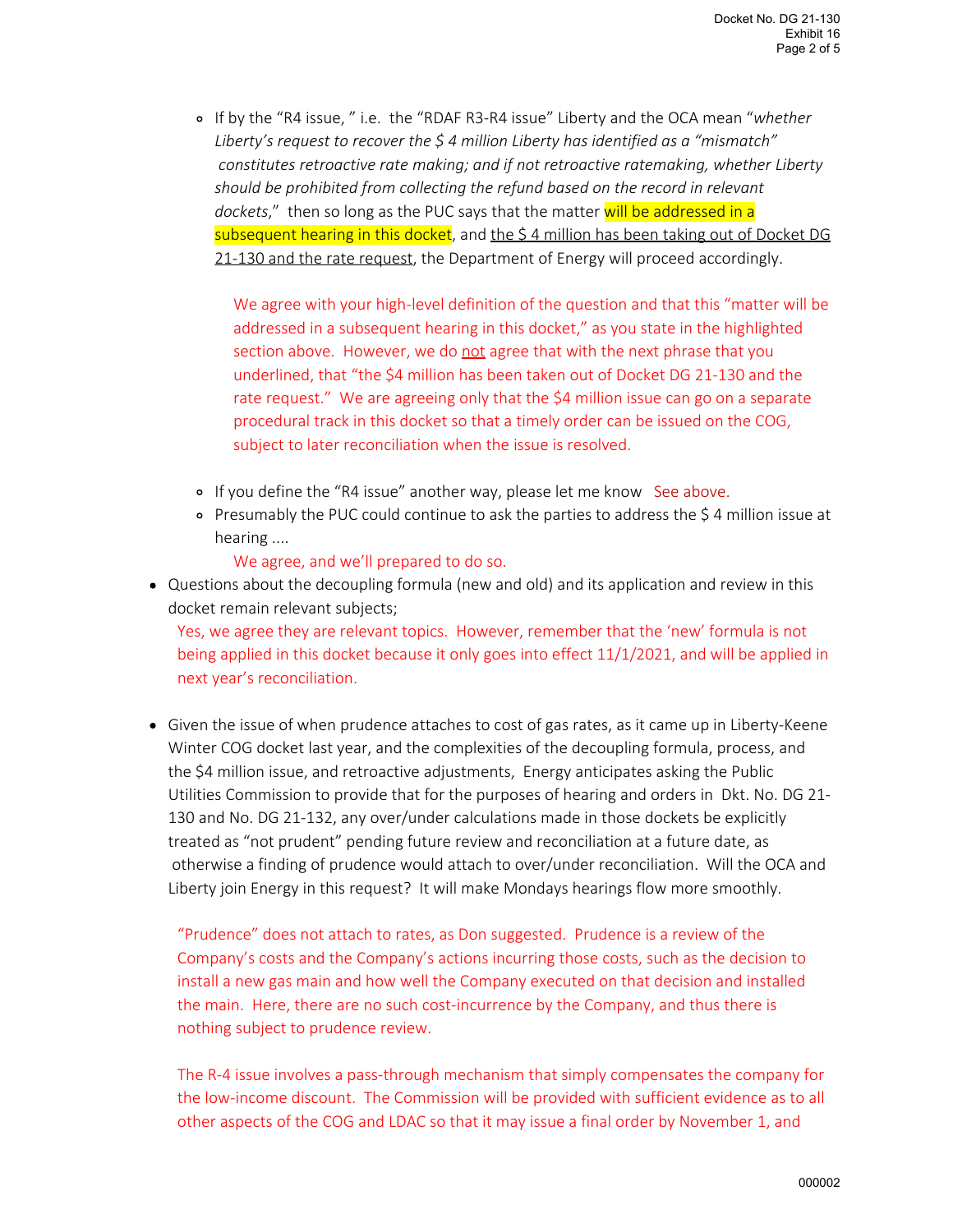then the parties can litigate the R-4 issue at a subsequent hearing in this docket. We think the relevant questions in litigating the R-4 issue are (1) how the revenue decoupling mechanism is supposed to work; (2) whether it worked and, if not, why not; and (3) whether the Company is owed money as a result of the proper application of the mechanism.

Please clarify if the revised LDAC filed in DG 21-130 matches the answers provided in DG 21- 132 data requests re: "what if the \$4 million is taken out?" If not, please update Liberty-Keene's response in the DG 21-132 docket.

 Confirmed. The revised LDAC proposed in the updated EnergyNorth filing (i.e., without the \$4M) was used in the updated Keene filing.

- In addition to witnesses who provided testimony, Energy would like Liberty to agree to make the following individuals available (hybrid) based on responses to data requests and record requests, and technical session discussion:
	- James Bonner 0
	- Eric O'Brien 0
	- Steve Mullen 0
	- Liberty's Tech Session Data Requests in DG 21-130 are not yet due and have not been 0 filed, and therefore Energy reserves the right to add to this list based on those responses

## We will make these people available.

I'll look for Liberty's proposed witness list and exhibit list later today, and any exhibits OCA identifies. Energy can file the lists tomorrow by COB, if agreeable to the parties. Each party filing its own exhibits

## Coming shortly.

Mary

**From:** Michael Sheehan <[Michael.Sheehan@libertyutilities.com>](mailto:Michael.Sheehan@libertyutilities.com) **Sent:** Wednesday, October 20, 2021 10:09 AM **To:** Schwarzer, Mary [<Mary.E.Schwarzer@energy.nh.gov](mailto:Mary.E.Schwarzer@energy.nh.gov)>; Kreis, Donald [<Donald.M.Kreis@oca.nh.gov](mailto:Donald.M.Kreis@oca.nh.gov)>; Dexter, Paul [<Paul.B.Dexter@energy.nh.gov](mailto:Paul.B.Dexter@energy.nh.gov)> **Subject:** RE: DG 21-130 Liberty EnergyNorth COG and DG 21-132 Liberty-Keene COG--- Please confirm witness lists and exhibits and exhibit list ASAP

**EXTERNAL:** Do not open attachments or click on links unless you recognize and trust the sender.

## Mary,

I'll circulate draft exhibit and witness lists this afternoon for both hearings. You'll have the opportunity to add whatever you like.

I planned to identify only those witnesses who filed testimony, but if there is anyone else you'd like to have available, let me know. For EnergyNorth: Simek, McNamara, Gilbertson, Casey. For Keene: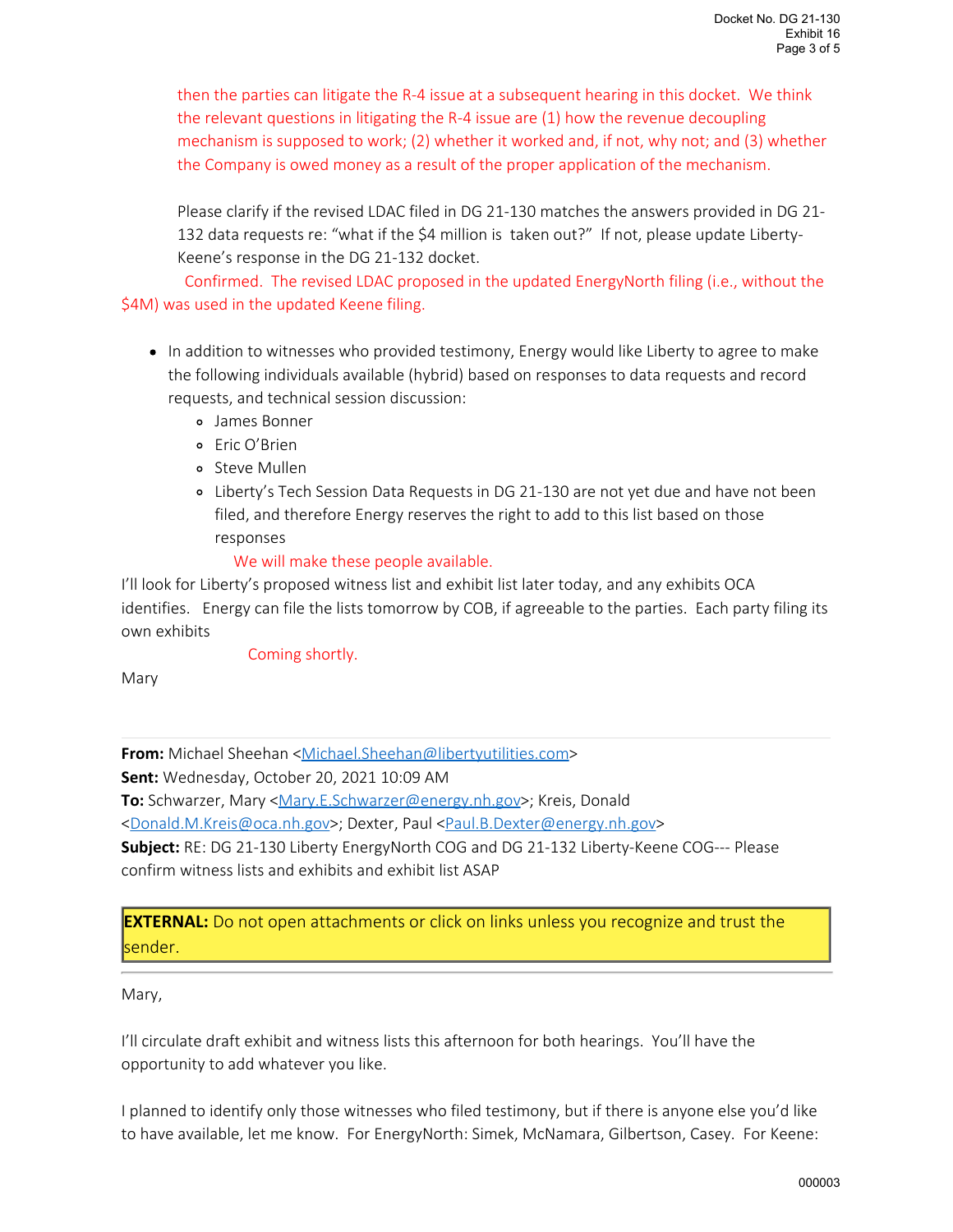Simek, McNamara, Gilbertson.

I have no objection to marking the 20-105 Settlement, although you can simply ask the Commission to take administrative notice of it. Your call.

I'll be counsel in both hearings. The KW folks will also be appearing at the EnergyNorth hearing. We haven't yet decided who's doing what.

I agree that it's best to focus on 'interim' rates for EnergyNorth based on yesterday's updated filing, and talk about a process to address the R-4 issue later.

As for the LDCAC and Keene, since we have revised the proposed LDAC in the updated EnergyNorth filing to remove (for now) the R-4 issue, we agree that it would be this revised LDAC that would go into effect for Keene, pending resolution of the R-4 issue.

**Michael Sheehan | Liberty Utilities** (New Hampshire**) |** Senior Counsel P: 603-724-2135 | C: 603-425-8085 | E: [Michael.Sheehan@libertyutilities.com](mailto:Michael.Sheehan@libertyutilities.com)

**From:** Schwarzer, Mary [<Mary.E.Schwarzer@energy.nh.gov](mailto:Mary.E.Schwarzer@energy.nh.gov)>

**Sent:** Wednesday, October 20, 2021 8:43 AM

**To:** Michael Sheehan <[Michael.Sheehan@libertyutilities.com](mailto:Michael.Sheehan@libertyutilities.com)>; Kreis, Donald

[<Donald.M.Kreis@oca.nh.gov](mailto:Donald.M.Kreis@oca.nh.gov)>; Dexter, Paul [<Paul.B.Dexter@energy.nh.gov](mailto:Paul.B.Dexter@energy.nh.gov)>

**Subject:** DG 21-130 Liberty EnergyNorth COG and DG 21-132 Liberty-Keene COG--- Please confirm witness lists and exhibits and exhibit list ASAP

Hi Mike and Don:

For both of the pending Cost of Gas Dockets, please confirm, by COG that:

- Company's Witness List will include a) all individuals with filed testimony and b) all individual who provided answers to DRs.
	- Please provide the names of Company's witnesses for joint witness list 0
- Please identify exhibits Company will introduce, and with proposed Exhibit numbers
	- Dept. of Energy anticipated identifying exhibits tomorrow (reviewing yesterday's 0 updated petition, etc.)
		- We think it makes sense to identify the Settlement Agreement in DG 21-105 (Exhibit 49 in that hearing); hope you agree?
	- Does the OCA have exhibits in mind at this time? can you provide a list by COB? 0
- Don, will the OCA have witnesses? At this time, Energy does not anticipate having a witness •
- Mike, please identify whether you will be representing both EnergyNorth and Liberty-Keene, or whether someone else (Steve Mullen, outside counsel from Boston) will be acting in that capacity, or appearing with you as joint counsel